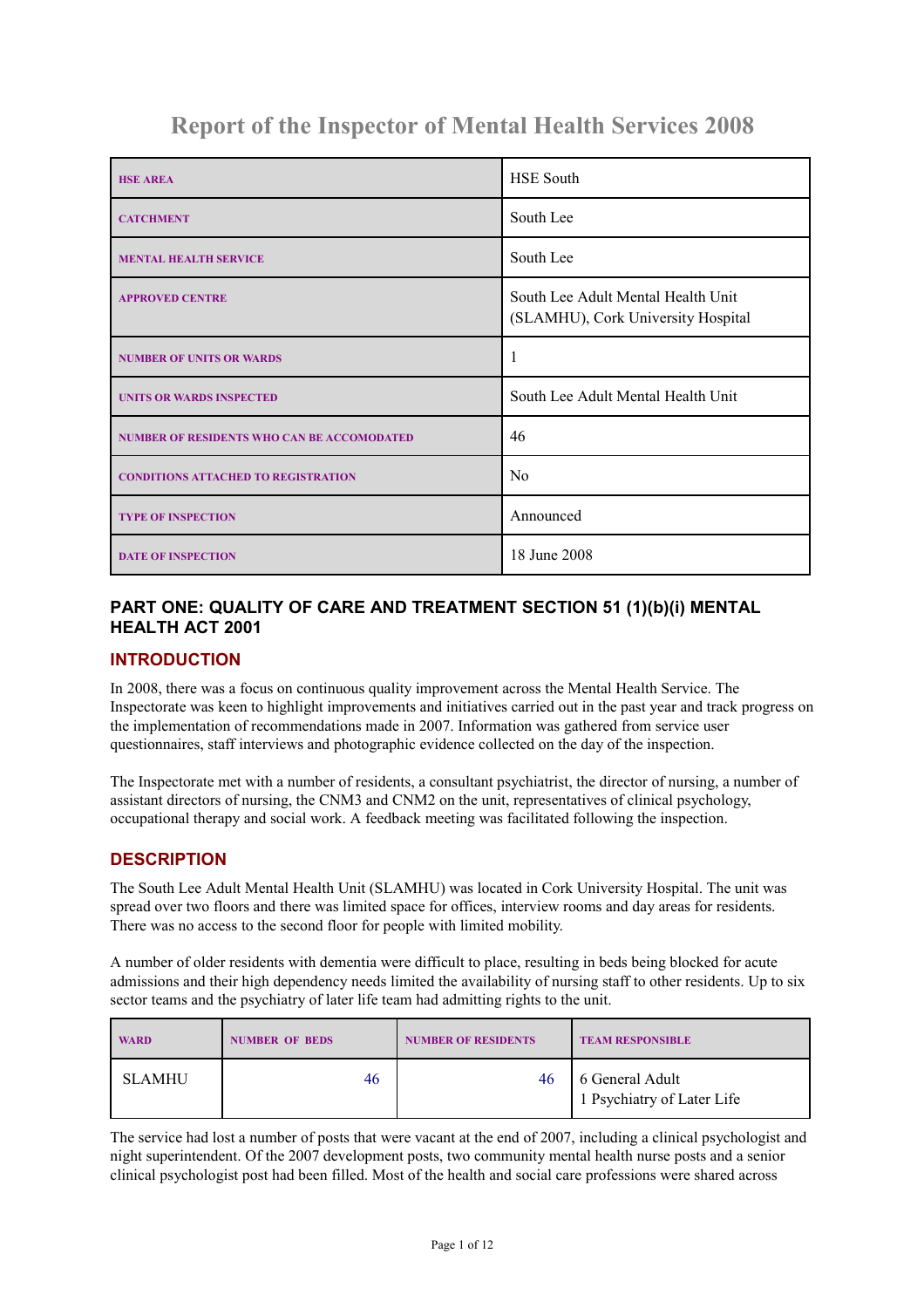teams and this limited their availability and capacity to deliver services and participate in service developments and affected the quality of care and treatment to residents.

Last year the Inspectorate was informed about plans to re-develop the first floor to include a day room, accessible bathroom (though without lift access) and a high observation area for male patients with two single rooms and nurse's station. Staff expressed concern that if this plan was not sent for tender soon, the funding would be lost. Staff reported that this development would require an additional 5.0 whole-time-equivalent posts and no provision had been made for this.

Staff reported that there had been difficulties in accessing maintenance and participating in hospital-wide initiatives and routine audits, e.g. hygiene audits, because the unit was funded by Primary Community and Continuing Care (PCCC) rather than by the acute hospital budget.

# **RECOMMENDATIONS ARISING FROM THE 2007 APPROVED CENTRE REPORT**

#### *1. A high observation area must be developed.*

**Outcome:** No progress had been made on this recommendation.

#### *2. A full multidisciplinary team in rehabilitation should be appointed.*

**Outcome:** No progress had been made on this recommendation.

#### *3. The vacant posts in occupational therapy must be advertised.*

**Outcome:** An occupational therapist manager was appointed in March 2008. The manager was trying to establish if the other occupational therapy posts vacant last year had been lost following HSE HR circular 01/08.

### **MDT CARE PLANS 2008**

There were no developments since last year. The individual care plan was drawn up by medical and nursing staff at the weekly ward round. Due to insufficient health and social care professionals they did not routinely attend ward rounds.

# **GOOD PRACTICE DEVELOPMENTS 2008**

- An occupational therapist manager had been appointed in March 2008.
- An artist in residence programme had begun on the unit.
- New nursing care plans had been introduced.
- A training DVD on safe alcohol use for patients had been produced for use by staff in Emergency Departments.
- The rate of transfers to Carraig Mór had decreased.

### **SERVICE USER INTERVIEWS**

Four service users spoke to the Inspectorate. They were asked to comment on five key areas: care plans, therapeutic services and programmes, general health, information and privacy. All reported that they knew who their key nurse was. All reported attending the group programme and were happy with the content. They reported that information was provided by nursing staff and the advocate who visited the ward weekly. Each had an individual screen around their bed. No service user interviewed had a copy of their care plan. One person raised the issue of toilets on the ward being blocked from time to time and also the inadequate bathroom facilities for the elderly residents.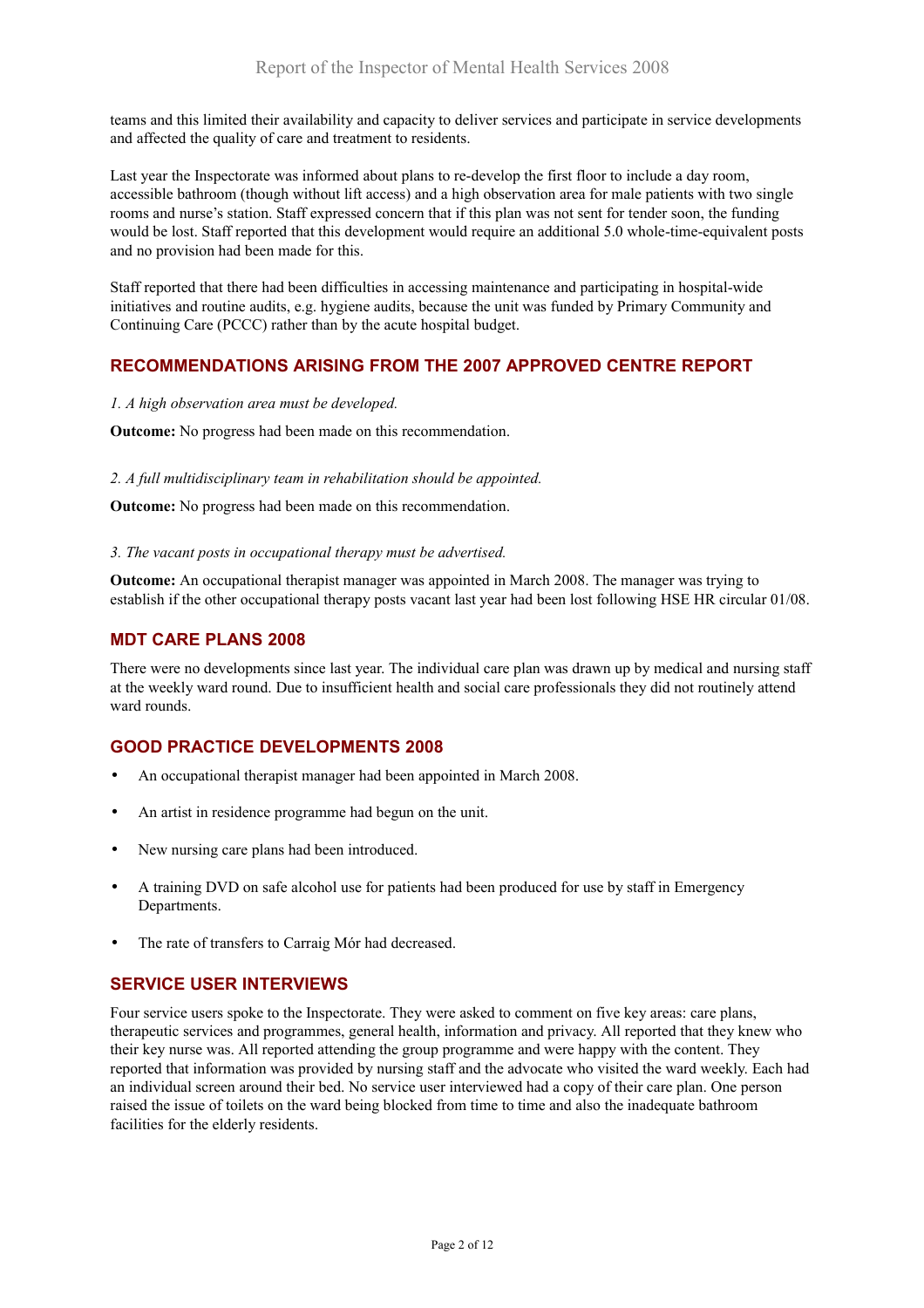# **2008 AREAS FOR DEVELOPMENT ON THE QUALITY, CARE AND TREATMENT MENTAL HEALTH ACT 2001 SECTION 51 (b)(i)**

1. A high observation area should be developed and adequate funding made available to build and staff it.

2. Funding should be made available to appoint a rehabilitation team.

3. Funding should be made available to appoint dedicated core disciplines to all the teams.

4. A service agreement between the acute hospital and the mental health service, under PCCC, should be developed to ensure maintenance, refurbishment and access to hospital wide audits.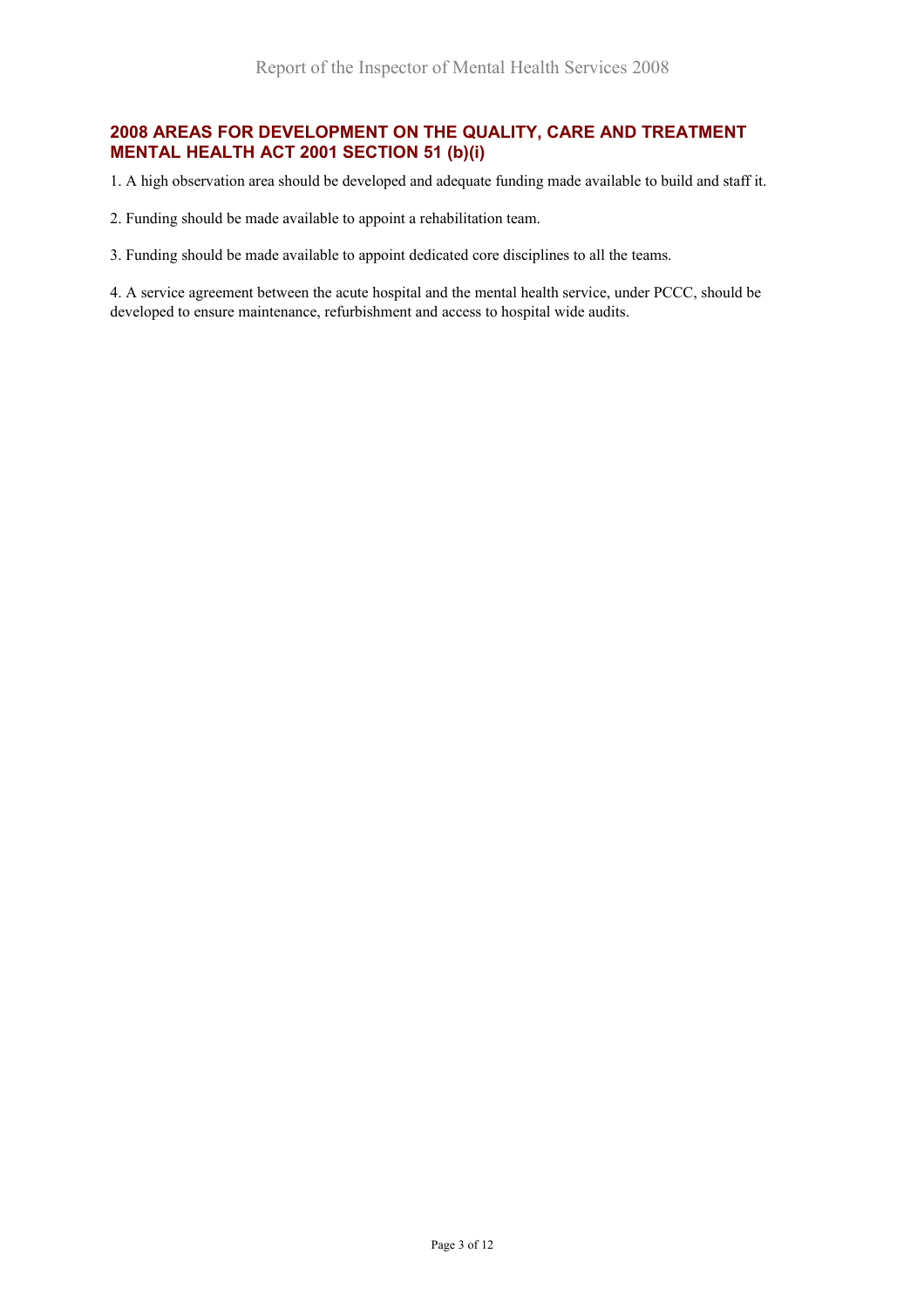# **PART TWO: EVIDENCE OF COMPLIANCE WITH REGULATIONS, RULES AND CODES OF PRACTICE, AND SECTION 60, MHA 2001**

### **INTRODUCTION**

In 2008, the inspection focused on areas of non-compliance identified in 2007. In addition, the Inspectorate reinspected compliance with all the articles in part three of the Regulations (15–21 and 26) and the Rules and the Codes of Practice in each approved centre. In 2008, two new codes of practice were issued and compliance with them was inspected. Where conditions were attached, they were inspected in detail. Evidence of compliance was established through three strands:

- Inspection of compliance where there was a breach in 2007. This was cross-referenced with the action plan submitted to the MHC Standards and Quality Assurance Division.
- Written evidence requested prior to the inspection, for example policies.
- Evidence gathered during the course of the inspection from staff, service users, photographic evidence and photocopies.

# **2.1 EVIDENCE OF COMPLIANCE WITH CONDITIONS ATTACHED TO REGISTRATION**

As no conditions were attached, this was not applicable.

# **2.2 EVIDENCE OF COMPLIANCE WITH REGULATIONS UNDER MENTAL HEALTH ACT 2001 SECTION 52 (d) ON 18 JUNE 2008**

#### **Article 15: Individual Care Plan**

The team continued to operate a pre-ward round sheet incorporating an individual care plan. Before the ward round, the key nurse met with the resident to review the goals. Attendance at the ward round was mainly by medical and nursing staff, due to very limited access to health and social care professionals. Sections relating to attendance at the review were often left blank. Care plans were completed weekly by the NCHD. The service reported that the care plan was being revised and an agreed one would be in place by the end of September 2008 and would be audited within six months and regularly thereafter.

**Breach:** A number of files were reviewed on the day of the inspection and the care plans were incomplete with no clear goals recorded [Article 15]. Photographic evidence was taken.

#### **Compliant:** No

#### **Article 16: Therapeutic Services and Programmes**

A CNM1 facilitated the therapy programme and met every Monday with the CNM2s on the unit to plan the programme and review the residents. An artist in residence provided group and individual work for residents. An occupational therapist manager was in post and there was a need for a unit-based occupational therapy programme. Therapeutic services and programmes must be linked to the individual care plan. The service reported that a member of the day therapy team would commence attending ward rounds to enhance the link between care plans and the unit-based programme.

**Breach:** A range of therapeutic services and programmes were not provided as there was limited availability of health and social care professionals [Article 16 (1)].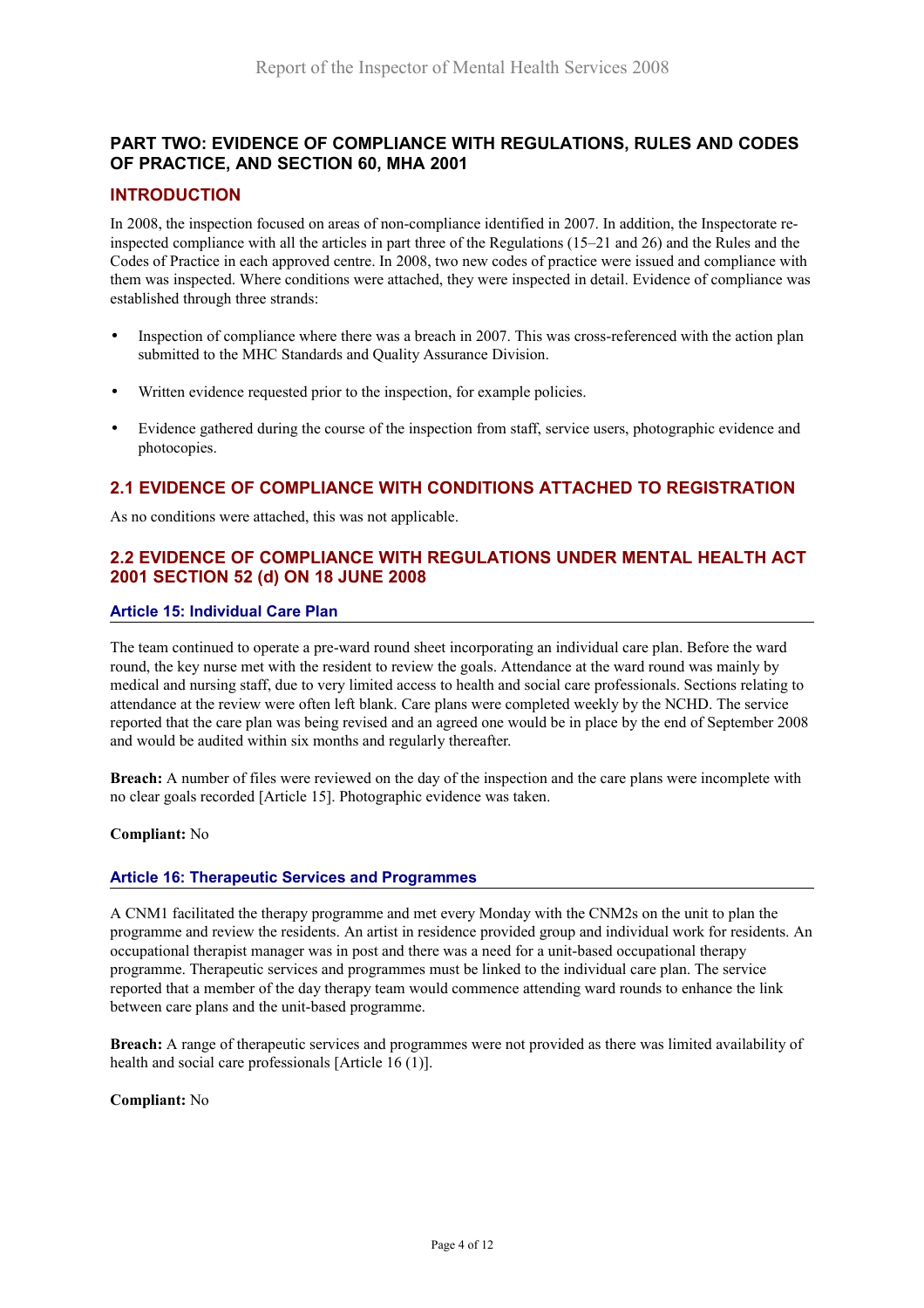### **Article 17: Children's Education**

There had been two children admitted on the male side since the last inspection. Both were over 16 and were short admissions. Education was assessed as not being an issue at the time of admission.

#### **Compliant:** Yes

#### **Article 18: Transfer of Residents**

The unit had a local policy relating to the transfer of residents to Carraig Mór. Residents who required transfer to other approved centres were accompanied by nursing staff and their relevant files accompanied them. The NCHD provided a referral letter for residents requiring transfer to a general hospital.

#### **Compliant:** Yes

#### **Article 19 (1-2): General Health**

The clinical files examined showed evidence that residents had regular general health reviews.

#### **Compliant:** Yes

#### **Article 20 (1-2): Provision of Information to Residents**

An information meeting was facilitated each Monday for new admissions. It was reported that verbal information was given to the resident regarding their diagnosis and written information could be downloaded from the Internet. The Irish Advocacy Network (IAN) visited the unit every week and a number of voluntary agencies visited regularly. Notices about local services and voluntary organisations were on display throughout the ward. A South Lee Mental Health Services booklet was in place. A local policy was in place that met the requirements of this Article. Following inspection, the service reported that information leaflets in relation to diagnosis were being sourced and would be available from September 2008.

**Breach:** Written information on diagnosis was not routinely provided [Article 20 (1)(c)].

**Compliant:** No

#### **Article 21: Privacy**

The unit had a number of single rooms. These rooms were on the ground floor, which was the sleeping area for women. Male residents often had to be accommodated in these single rooms if they could not manage the stairs. This often reduced the female bed numbers. All residents had a curtain around their bed area in the dormitories.

#### **Compliant:** Yes

#### **Article 22: Premises**

Staff reported that there were less cleaning staff on the unit than in previous years. The same cleaning staff have to clean the unit and serve food. It was suggested that one more cleaning staff would make a considerable difference. The unit was however clean on the day of inspection. The unit was in need of redecoration and the toilets and bathrooms needed upgrading [Article 22 (1)(a)].

The unit was well lit, heated and ventilated [Article 22 (1)(b)] .

There was not a programme of routine maintenance. Maintenance was provided from the acute general hospital and it was reported that the unit was not prioritised as it was part of the PCCC [Article 22 (1)(c)].

The furniture was suitable. If special seats were required for the elderly residents it was reported as being difficult to acquire these [Article 22 (2)].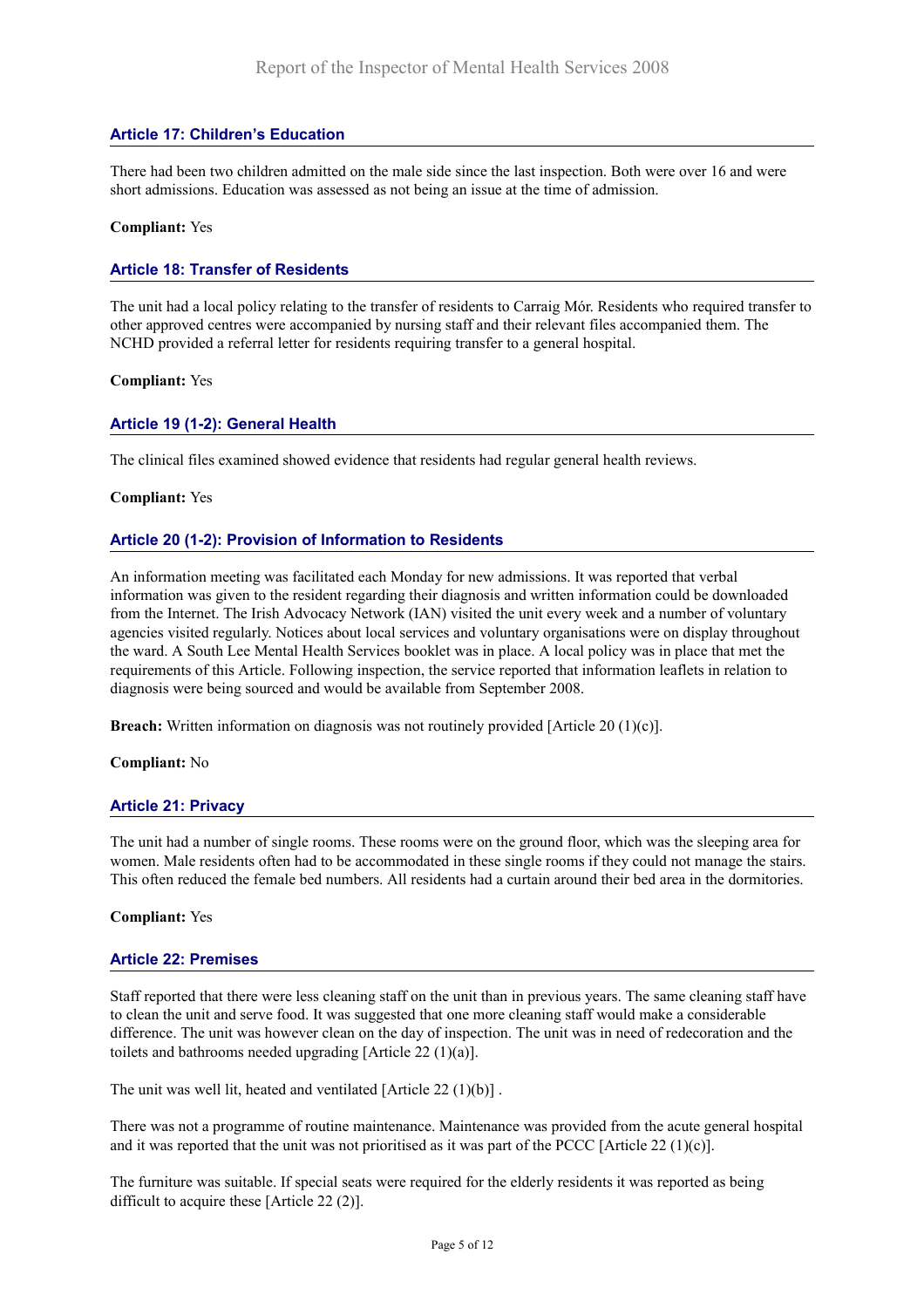The day areas and female bedroom and bathroom areas were located on the ground floor. The male bedroom areas were upstairs. There was no lift access to the first floor. This resulted in elderly male residents been nursed on the ground floor. Staff reported a number of practical problems when nursing elderly residents. On the day of inspection there were ten residents over the age of 65. The bathing areas needed upgrading and the unit required redecoration [Article 22 (3)].

There were poor facilities for people with a physical disability.

Following the inspection, the service reported that the maintenance department will be invited to the next environmental audit due within the next six month, however funding would be required to implement the resulting maintenance plan, the unit is due for repainting within the next three months, plans were in place for upgrading of some bathroom and toilet areas and renovations to the unit have been agreed and put out to tender.

**Breach:** Article 22 (1)(a), Article 22 (1)(c), Article 22 (3).

**Compliant:** No

### **Article 26: Staffing**

Staff were recruited through the HSE policies.

The unit did not have core nursing staff, although a significant proportion of the staff had worked on the unit for over a year, some much longer. Health and social care staff were shared across teams, which depleted the attendance at team reviews and hindered the development of MDT care plans. The unit did not have an adequate staff skill mix to meet the assessed needs of the residents.

The service reported that the requirement for appropriate skill mix has been advocated at area management level but lack of funding was a barrier.

**Breach:** Article 26 (2)

**Compliant:** No

### **Article 32: Risk Management Procedures**

A system for recording incidents was in place. Incidents were discussed every four to six months at the risk management review group involving the clinical director, director of nursing and ward staff. Staff reported that the multidisciplinary risk management review group identified in the local risk policy was not yet in place, which would include administration, occupational therapy, clinical psychology and social work staff. The review of incidents had led to a number of specific audits being carried out by the CNM3 and related developments in practice e.g. absence without leave policy and suicide. The service reported that the Risk Management policy would be reviewed

**Breach:** The requirements of the local policy were not being met[Article 32 (1)]. The policy did not include the requirements of Section 4 of the Code of Practice on Notification of Deaths and Incident Reporting [Article 32  $(3)$ ].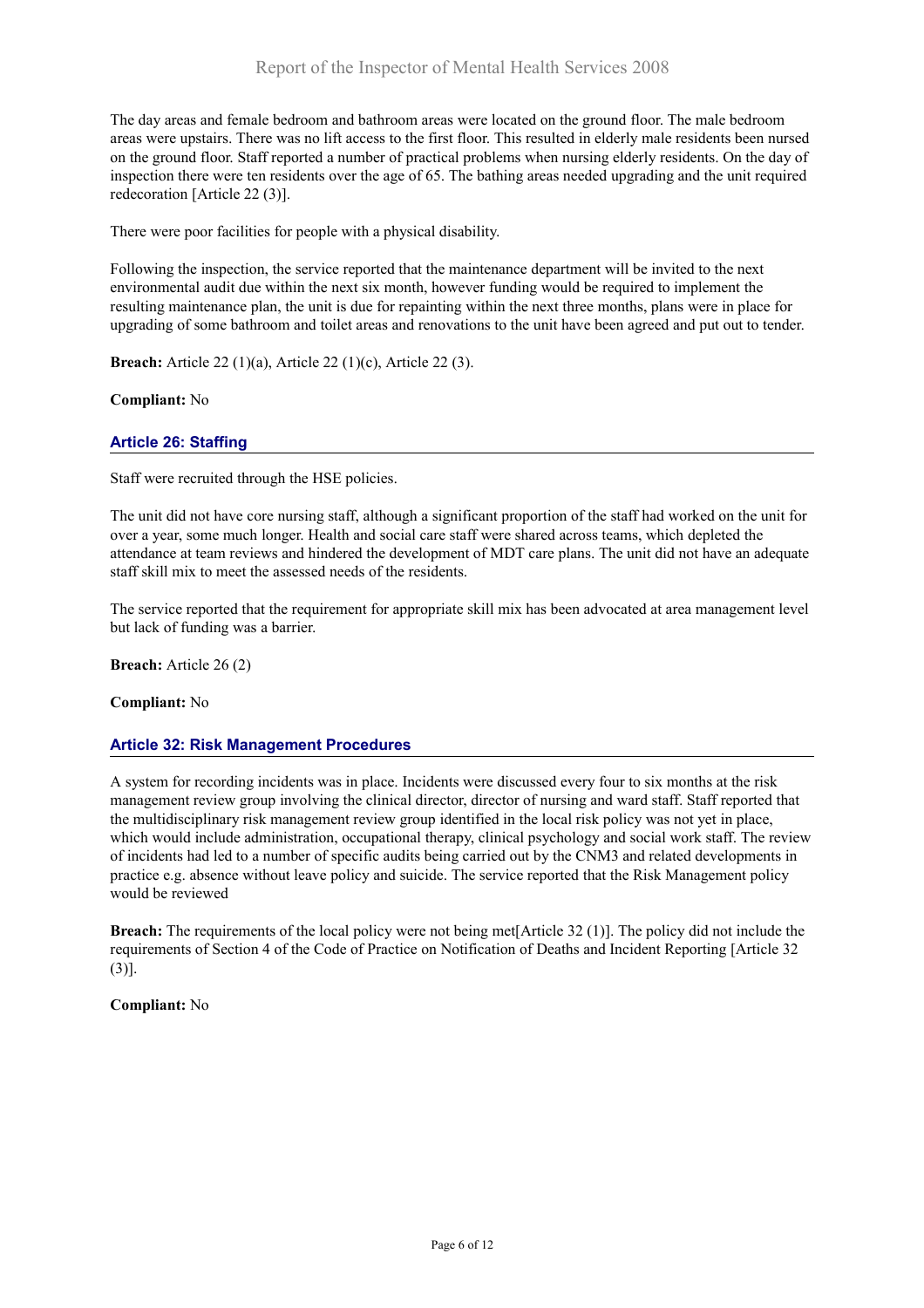# **2.3 EVIDENCE OF COMPLIANCE WITH RULES – MENTAL HEALTH ACT 2001 SECTION 52 (d)**

### **SECLUSION**

There were no seclusion facilities on the unit. Staff reported that seclusion was not used. The service submitted written confirmation that seclusion was not used.

#### **Compliant:** Yes

#### **ECT**

On the day of the inspection, there were no detained patients in receipt of ECT and no detained patients had received ECT. The service submitted written confirmation that no detained patient had received ECT since January 2008.

The following table provides a summary of the Inspectorate's findings in relation to compliance with the Rules for the Use of ECT.

| <b>SECTION</b>          | <b>DESCRIPTION</b>             | <b>COMPLIANCE REPORT</b> |
|-------------------------|--------------------------------|--------------------------|
| $\boldsymbol{2}$        | Consent                        | Not applicable           |
| $\overline{\mathbf{3}}$ | <b>Information</b>             | Compliant                |
| $\overline{\mathbf{4}}$ | Absence of consent             | Not applicable           |
| 5                       | <b>Prescription of ECT</b>     | Not applicable           |
| 6                       | <b>Patient assessment</b>      | Not applicable           |
| $\overline{7}$          | Anaesthesia                    | Compliant                |
| 8                       | <b>Administration of ECT</b>   | Not applicable           |
| 9                       | <b>ECT Suite</b>               | Compliant                |
| 10                      | <b>Materials and equipment</b> | Compliant                |
| 11                      | <b>Staffing</b>                | Compliant                |
| 12                      | Documentation                  | Not applicable           |
| 13                      | <b>ECT</b> during pregnancy    | Not applicable           |

**Compliant:** Yes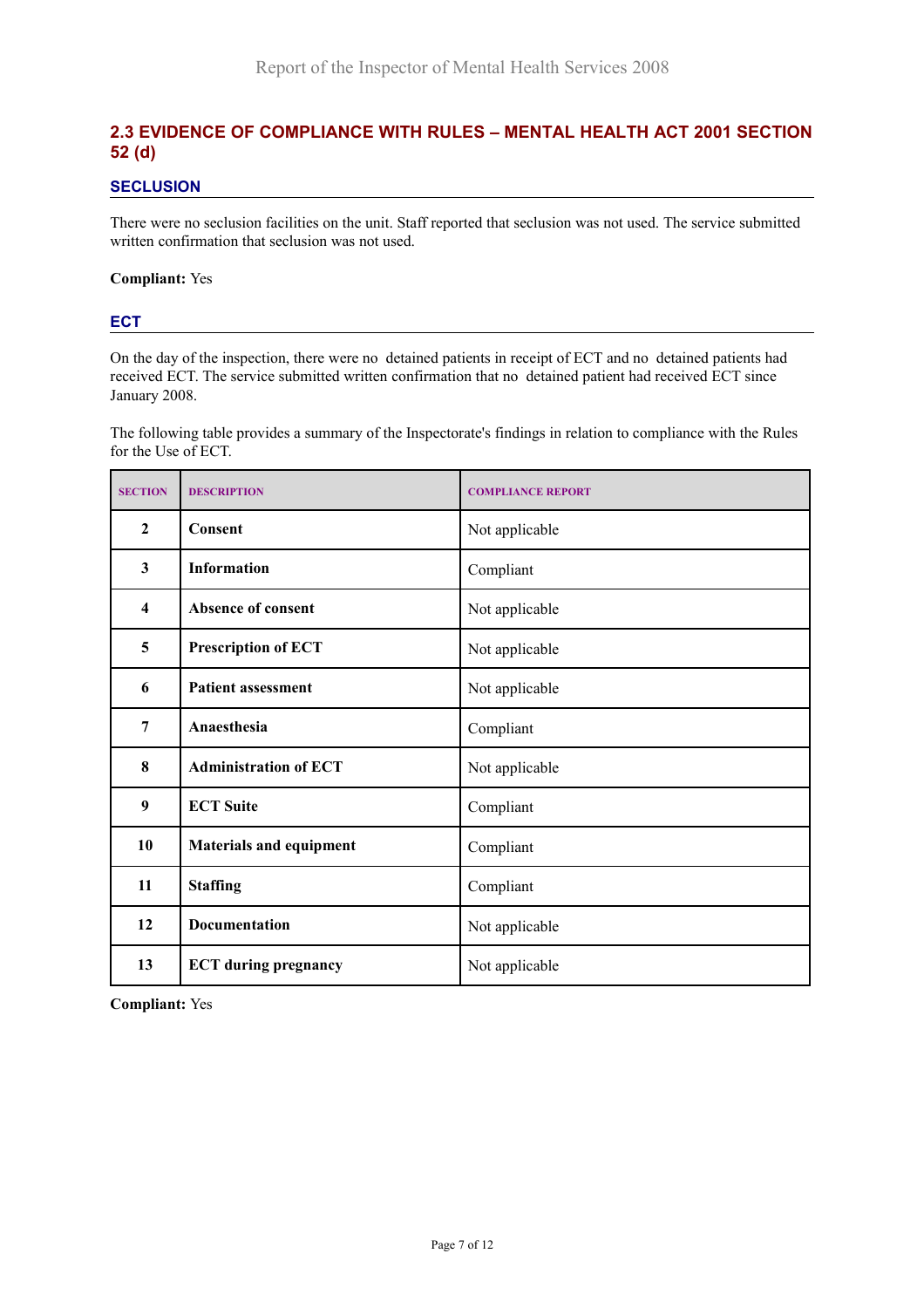### **MECHANICAL RESTRAINT**

Staff reported that no form of mechanical restraint was in use. The service submitted a written statement confirming that mechanical restraint was not used.

| <b>SECTION</b> | <b>DESCRIPTION</b>                                                                             | <b>COMPLIANCE REPORT</b>                          |
|----------------|------------------------------------------------------------------------------------------------|---------------------------------------------------|
| 21             | Part 5: Use of mechanical means of<br>bodily restraint for enduring self-<br>harming behaviour | This was not in use on the day of the inspection. |

**Compliant:** Not applicable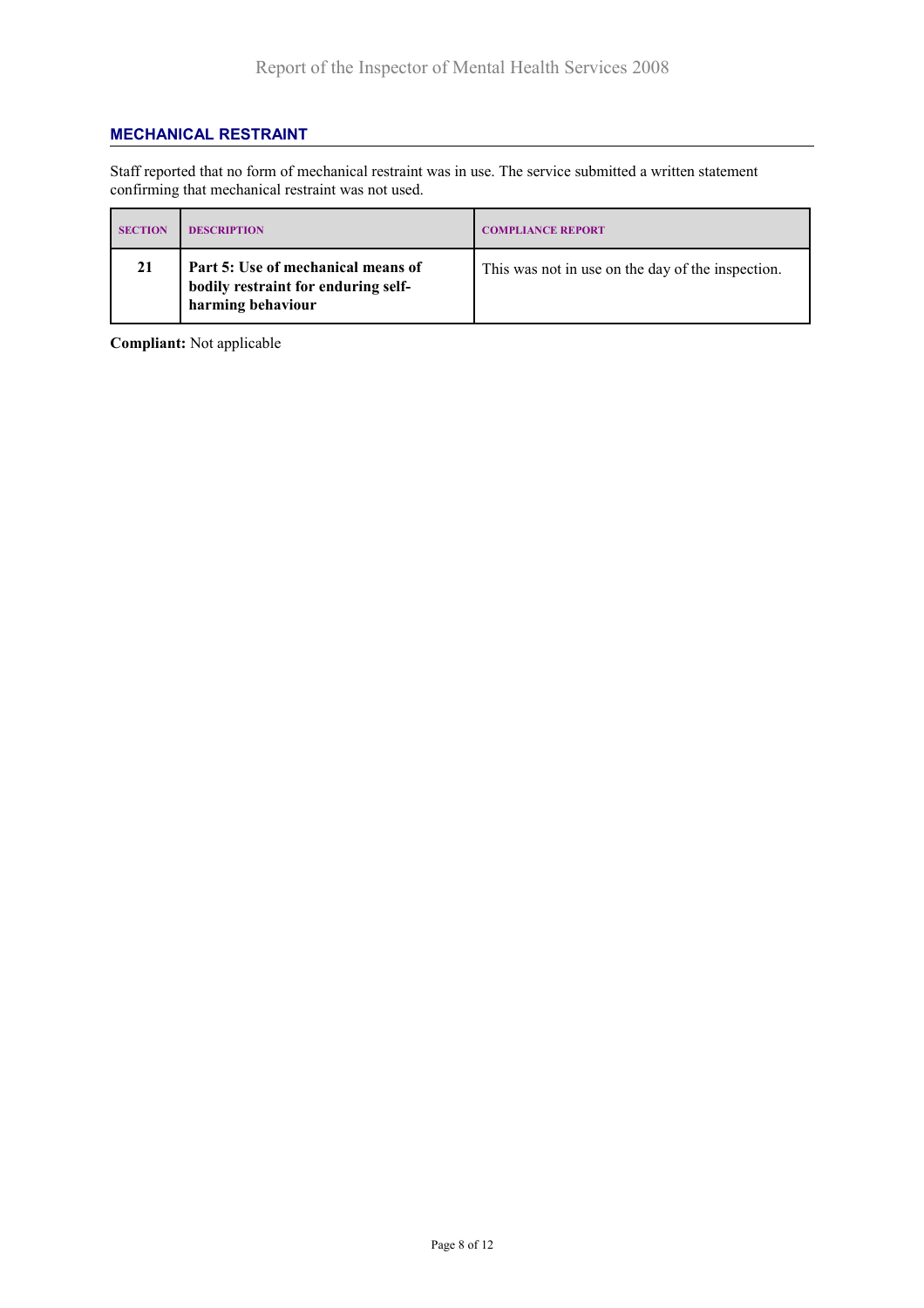# **2.4 EVIDENCE OF COMPLIANCE WITH CODES OF PRACTICE – MENTAL HEALTH ACT 2001 SECTION 51 (iii)**

### **PHYSICAL RESTRAINT**

The physical restraint register was reviewed. One file was cross referenced with the code of practice. The unit had a policy on physical restraint.

The following table provides a summary of the Inspectorate's findings in relation to compliance with the Code of Practice for the Use of Physical Restraint.

| <b>SECTION</b> | <b>DESCRIPTION</b>                  | <b>COMPLIANCE REPORT</b>                                                                                                                                                                                  |
|----------------|-------------------------------------|-----------------------------------------------------------------------------------------------------------------------------------------------------------------------------------------------------------|
| $\mathbf{2}$   | <b>Orders</b>                       | The file showed evidence that the orders had been<br>written as prescribed in the code. The staff<br>reported that the family were informed verbally. It<br>was not recorded in the notes [Article 2.10]. |
| 3              | <b>Resident dignity and safety</b>  | Compliant                                                                                                                                                                                                 |
| 4              | <b>Ending physical restraint</b>    | Compliant                                                                                                                                                                                                 |
| 5              | Recording use of physical restraint | Compliant                                                                                                                                                                                                 |
| 6              | <b>Clinical governance</b>          | Non-compliant. The policy must be reviewed at<br>least annually.                                                                                                                                          |
| 7              | <b>Staff training</b>               | Non compliant Regular or refresher courses for<br>staff in physical restraint were not provided<br>[Section 7.1] and therefore the staff training record<br>was not up to date [Section 7.2].             |
| 8              | <b>Child residents</b>              | Not applicable                                                                                                                                                                                            |

**Breach:** Section 2.10, Section 6.1(d), Section 7.1, Section 7.2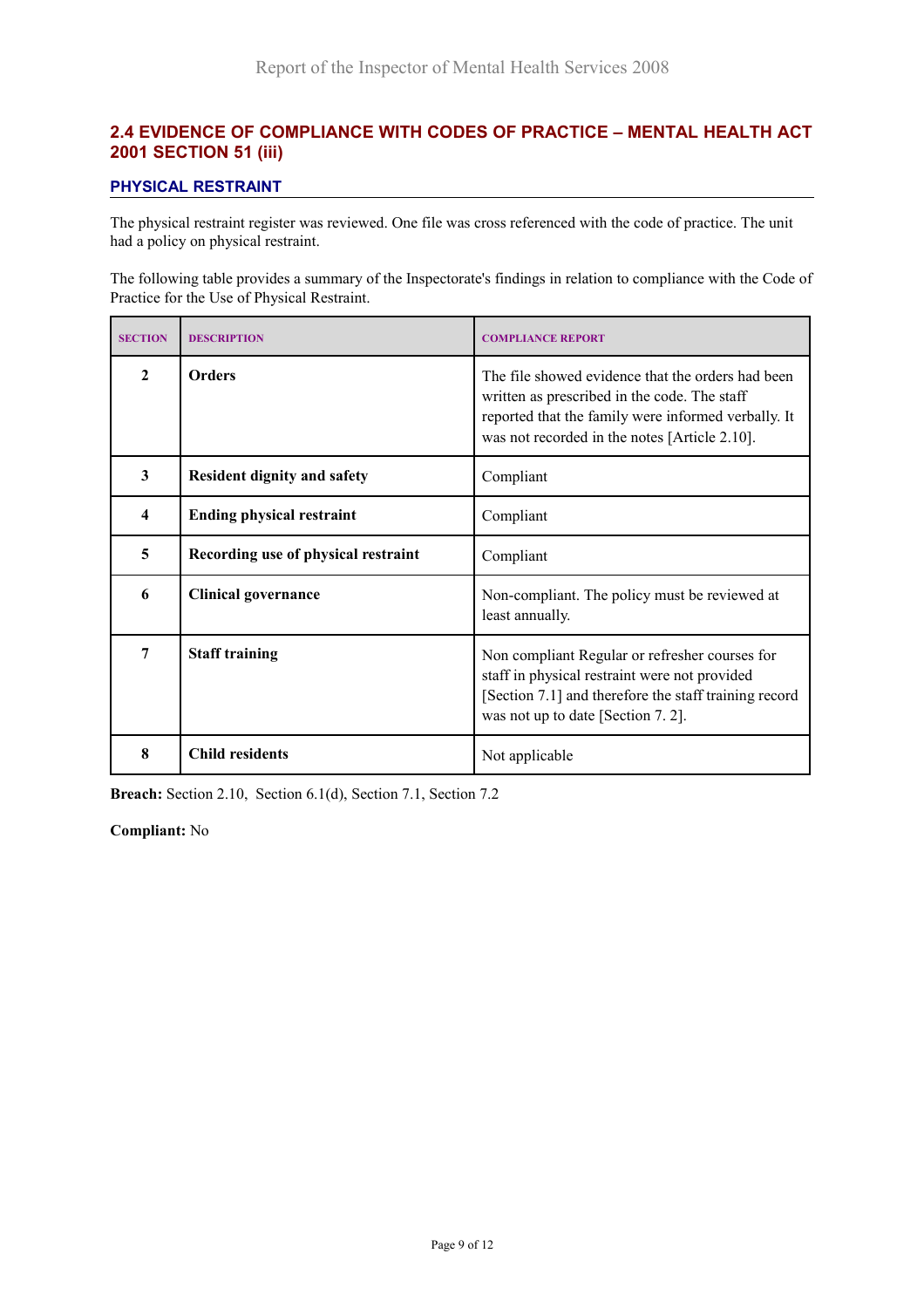### **ADMISSION OF CHILDREN**

Staff reported that two children had been admitted to the approved centre since the last inspection. However, the Mental Health Commission was notified of only one admission from September 2007 to June 2008. There was no child admitted on the day of inspection and no files were reviewed.

The following table provides a summary of the Inspectorate's findings in relation to compliance with the Code of Practice for the Admission of Children under the MHA 2001.

| <b>SECTION</b> | <b>DESCRIPTION</b>      | <b>COMPLIANCE REPORT</b>                                                                                                                                                                                                                                                                                                                                                                                                         |
|----------------|-------------------------|----------------------------------------------------------------------------------------------------------------------------------------------------------------------------------------------------------------------------------------------------------------------------------------------------------------------------------------------------------------------------------------------------------------------------------|
| $\mathcal{D}$  | <b>Admission</b>        | Non-compliant. The service did not have a policy<br>requiring each child to be individually risk<br>assessed [Section $2.5(i)$ ] or policies for family<br>liaison, parental consent and confidentiality<br>[Section 2.5(1)]. Clarification required in relation<br>to documentation in clinical file [Section $2.5(h)$ ]<br>and consent [Section 2.7]. The Commission was<br>not notified of one admission [Section $2.5(m)$ ]. |
| 3              | <b>Treatment</b>        | Clarification required in relation to consent<br>[Section 3.2].                                                                                                                                                                                                                                                                                                                                                                  |
| 4              | <b>Leave provisions</b> | Not applicable as admissions were voluntary.                                                                                                                                                                                                                                                                                                                                                                                     |

**Breach:** Section 2.5(i), Section 2.5(l), Section 2.5(m)

#### **Compliant:** No

# **NOTIFICATION OF DEATHS AND INCIDENT REPORTING**

The following table provides a summary of the Inspectorate's findings in relation to compliance with the Code of Practice for the Notification of Deaths and Incident Reporting.

| <b>SECTION</b>          | <b>DESCRIPTION</b>            | <b>COMPLIANCE REPORT</b>                                                                                                                                                          |
|-------------------------|-------------------------------|-----------------------------------------------------------------------------------------------------------------------------------------------------------------------------------|
| 2                       | <b>Notification of deaths</b> | Compliant                                                                                                                                                                         |
| 3                       | <b>Incident reporting</b>     | Compliant                                                                                                                                                                         |
| $\overline{\mathbf{4}}$ | <b>Clinical governance</b>    | Non-compliance. Sections 3.1 and 3.2 of the local<br>risk policy were not in place [Section 4.2]. The<br>risk management policy did not include<br>requirements of [Section 4.3]. |

**Breach:** Section 4.2 and Section 4.3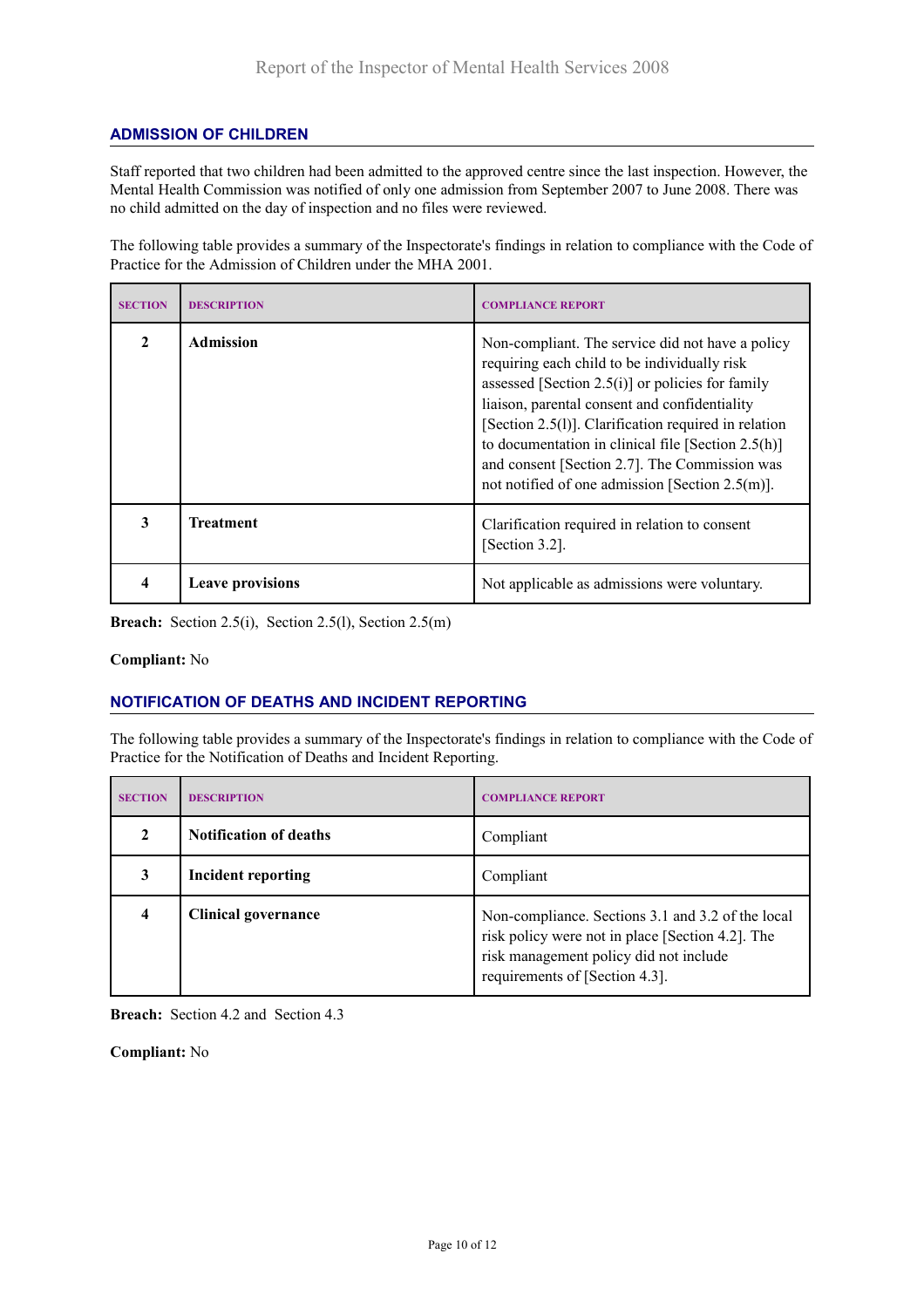### **ECT FOR VOLUNTARY PATIENTS**

No voluntary patient was in receipt of ECT on the ward on the day of the inspection. The service confirmed that no voluntary patient had received ECT since January 2008.

| <b>SECTION</b>          | <b>DESCRIPTION</b>                     | <b>COMPLIANCE REPORT</b> |
|-------------------------|----------------------------------------|--------------------------|
| $\boldsymbol{2}$        | Consent                                | Not applicable           |
| 3                       | <b>Information</b>                     | Compliant                |
| $\overline{\mathbf{4}}$ | <b>Prescription of ECT</b>             | Not applicable           |
| 5                       | <b>Assessment of voluntary patient</b> | Not applicable           |
| 6                       | Anaesthesia                            | Not applicable           |
| 7                       | <b>Administration of ECT</b>           | Not applicable           |
| 8                       | <b>ECT Suite</b>                       | Compliant                |
| 9                       | <b>Materials and equipment</b>         | Compliant                |
| 10                      | <b>Staffing</b>                        | Compliant                |
| 11                      | <b>Documentation</b>                   | Not applicable           |
| 12                      | <b>ECT</b> during pregnancy            | Not applicable           |

**Compliant:** Yes